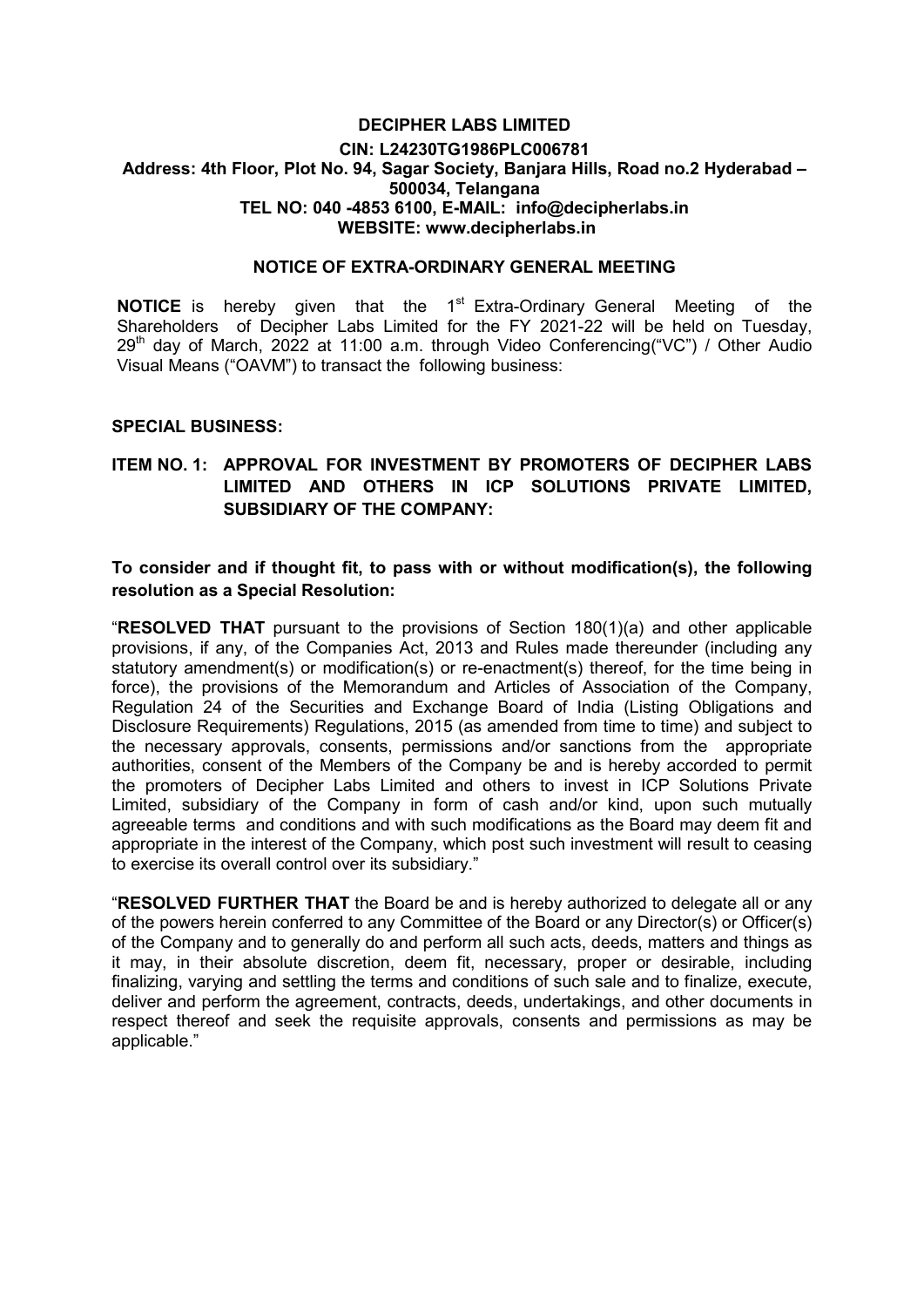### ITEM NO. 2

# APPROVAL OF RELATED PARTY TRANSACTION UNDER SECTION 188 OF THE COMPANIES ACT, 2013 AND REGULATION 23 OF SEBI (LODR) REGULATIONS, 2015.

## To consider and if thought fit, to pass with or without modification(s), the following resolution as an Ordinary Resolution:

"RESOLVED THAT pursuant to Section 188 and other applicable provisions, if any of the Companies Act, 2013 and relevant Rules made there under (including any statutory modification(s) or re-enactment thereof, for the time being in force) and in terms of Regulation 23 of Securities and Exchanges Board of India (Listing Obligations and Disclosure Requirements) Regulations, 2015, consent of the members of the Company be and is hereby accorded for approval of material related party transaction entered by the company with Related parties as detailed in the explanatory statement for obtaining investment in ICP Solutions Private Limited, subsidiary of the Company."

"RESOLVED FURTHER THAT the Board of Directors , be and are hereby, severally, authorized to do such acts, deeds, things and execute all such documents, undertaking as may be necessary for giving effect to the above said resolution."

> For and on behalf of Board of Directors For Decipher Labs Limited

Place: Hyderabad Date: 07.03.2022

 Sd/- Sushant Mohanlal **Director** (DIN: 01227151)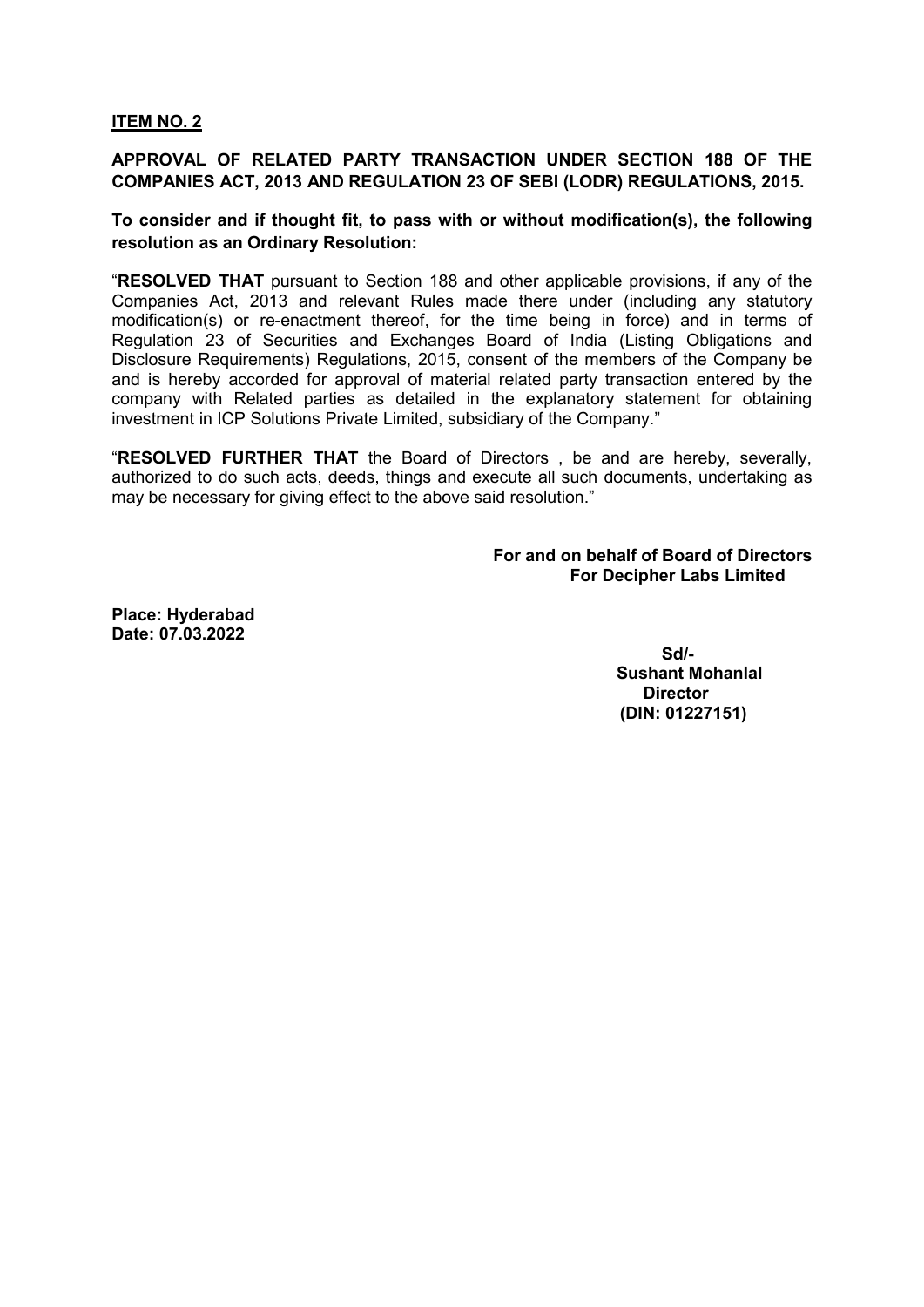### NOTES:

- 1. In view of the massive outbreak of the COVID-19 pandemic, social distancing is a norm to be followed and pursuant to the Circular No. 14/2020 dated April 08, 2020, Circular No.17/2020 dated April 13, 2020 issued by the Ministry of Corporate Affairs followed by Circular No. 20/2020 dated May 05, 2020 and Circular No. 02/2021 dated January 13, 2021 and 20/2021 dated December 08, 2021 all other relevant circulars issued from time to time, physical attendance of the Members to the EGM venue is not required and general meeting be held through video conferencing (VC) or other audio visual means (OAVM). Hence, Members can attend and participate in the ensuing EGM through VC/OAVM.
- 2. Pursuant to the Circular No. 14/2020 dated April 08, 2020, issued by the Ministry of Corporate Affairs, the facility to appoint proxy to attend and cast vote for the members is not available for this EGM. However, the Body Corporates are entitled to appoint authorised representatives to attend the EGM through VC/OAVM and participate there at and cast their votes through e-voting.
- 3. The Members can join the EGM in the VC/OAVM mode 15 minutes before and after the scheduled time of the commencement of the Meeting by following the procedure mentioned in the Notice. The facility of participation at the EGM through VC/OAVM will be made available for 1000 members on first come first served basis. This will not include large Shareholders (Shareholders holding 2% or more shareholding), Promoters, Institutional Investors, Directors, Key Managerial Personnel, the Chairpersons of the Audit Committee, Nomination and Remuneration Committee and Stakeholders Relationship Committee, Auditors etc. who are allowed to attend the EGM without restriction on account of first come first served basis.
- 4. The attendance of the Members attending the EGM through VC/OAVM will be counted for the purpose of reckoning the quorum under Section 103 of the Companies Act, 2013.
- 5. Pursuant to the provisions of Section 108 of the Companies Act, 2013 read with Rule 20 of the Companies (Management and Administration) Rules, 2014 (as amended) and Regulation 44 of SEBI (Listing Obligations & Disclosure Requirements) Regulations 2015 (as amended), and the Circulars issued by the Ministry of Corporate Affairs dated April 08, 2020, April 13, 2020 and May 05, 2020 the Company is providing facility of remote e-Voting to its Members in respect of the business to be transacted at the EGM. For this purpose, the Company has entered into an agreement with National Securities Depository Limited (NSDL) for facilitating voting through electronic means, as the authorized agency. The facility of casting votes by a member using remote e-Voting system as well as venue voting on the date of the EGM will be provided by NSDL.
- 6. In line with the Ministry of Corporate Affairs (MCA) Circular No. 17/2020 dated April 13, 2020, the Notice calling the EGM has been uploaded on the website of the Company at www.decipherlabs.in. The Notice can also be accessed from the websites of the Stock Exchange i.e. BSE Limited at www.bseindia.com and the EGM Notice is also available on the website of NSDL (agency for providing the Remote e-Voting facility) i.e. www.evoting.nsdl.com.
- 7. EGM has been convened through VC/OAVM in compliance with applicable provisions of the Companies Act, 2013 read with MCA Circular No. 14/2020 dated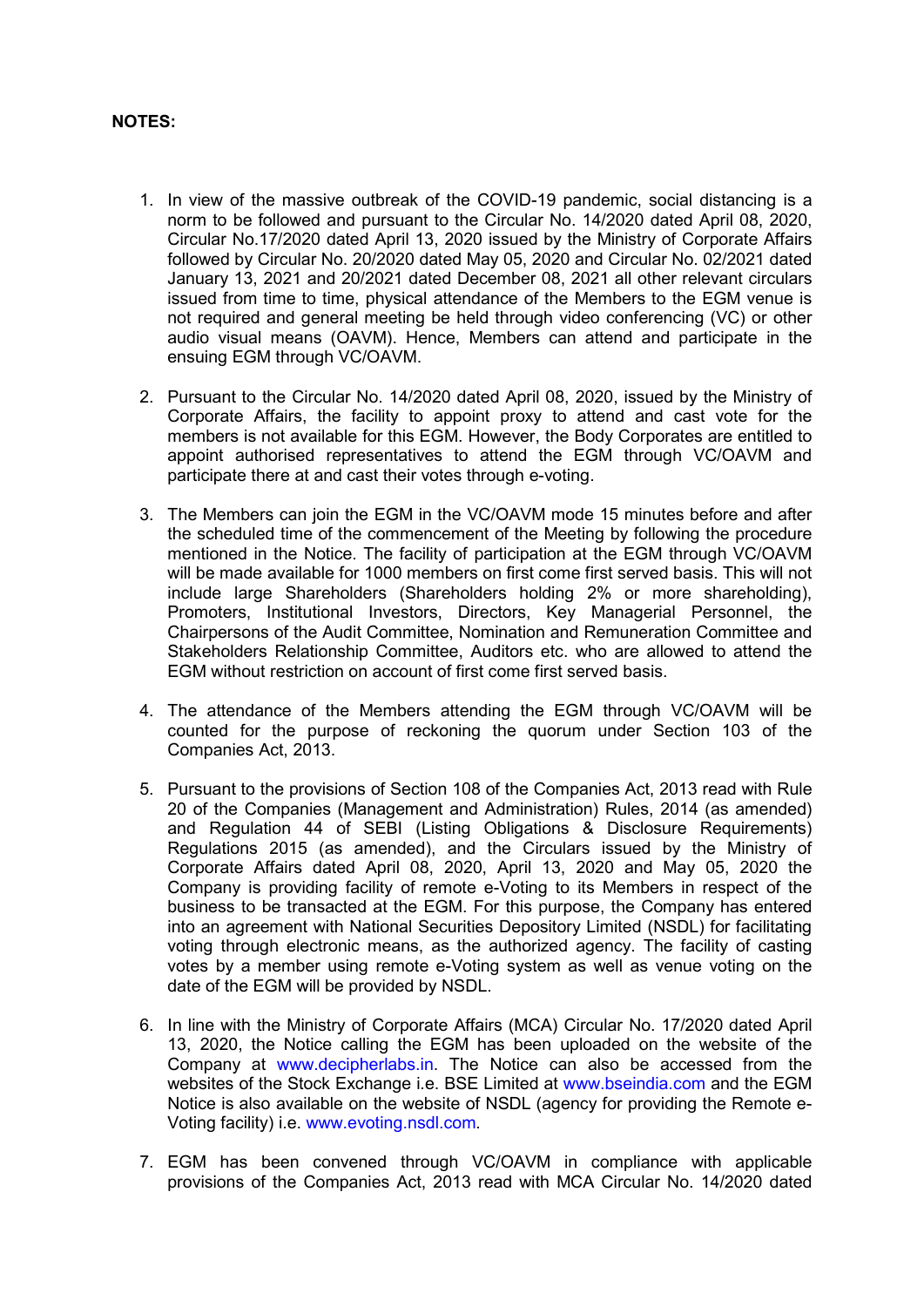April 08, 2020 and MCA Circular No. 17/2020 dated April 13, 2020, MCA Circular No. 20/2020 dated May 05, 2020 and MCA Circular No. 2/2021 dated January 13, 2021.

### THE INSTRUCTIONS FOR MEMBERS FOR REMOTE E-VOTING AND JOINING GENERAL MEETING ARE AS UNDER:-

The remote e-voting period begins on 26.03.2022 at 9:00 A.M. and ends on 28.03.2022 at 5:00 P.M. The remote e-voting module shall be disabled by NSDL for voting thereafter. The Members, whose names appear in the Register of Members / Beneficial Owners as on the record date (cut-off date) i.e. 22.03.2022 may cast their vote electronically. The voting right of shareholders shall be in proportion to their share in the paid-up equity share capital of the Company as on the cut-off date, being 22.03.2022.

## How do I vote electronically using NSDL e-Voting system?

The way to vote electronically on NSDL e-Voting system consists of "Two Steps" which are mentioned below:

## Step 1: Access to NSDL e-Voting system

## A) Login method for e-Voting and joining virtual meeting for Individual shareholders holding securities in demat mode

In terms of SEBI circular dated December 9, 2020 on e-Voting facility provided by Listed Companies, Individual shareholders holding securities in demat mode are allowed to vote through their demat account maintained with Depositories and Depository Participants. Shareholders are advised to update their mobile number and email Id in their demat accounts in order to access e-Voting facility.

Login method for Individual shareholders holding securities in demat mode is given below:

| <b>Type</b><br>οf    | <b>Login Method</b>                                                  |
|----------------------|----------------------------------------------------------------------|
| shareholders         |                                                                      |
|                      |                                                                      |
| Individual           | 1.<br>Existing <b>IDeAS</b> user can visit the e-Services website of |
| Shareholders holding | NSDL Viz. https://eservices.nsdl.com either on a Personal            |
| securities in demat  | Computer or on a mobile. On the e-Services home page                 |
| mode with NSDL.      | click on the "Beneficial Owner" icon under "Login" which             |
|                      | is available under 'IDeAS' section, this will prompt you to          |
|                      | enter your existing User ID and Password. After successful           |
|                      | authentication, you will be able to see e-Voting services            |
|                      | under Value added services. Click on "Access to e-                   |
|                      | <b>Voting</b> " under e-Voting services and you will be able to      |
|                      | see e-Voting page. Click on company name or e-Voting                 |
|                      | service provider i.e. NSDL and you will be re-directed to            |
|                      | e-Voting website of NSDL for casting your vote during the            |
|                      | remote e-Voting period or joining virtual meeting & voting           |
|                      | during the meeting.                                                  |
|                      | 2. If you are not registered for IDeAS e-Services, option to         |
|                      | register is available at https://eservices.nsdl.com. Select          |
|                      | "Register Online for IDeAS Portal"<br>or click at                    |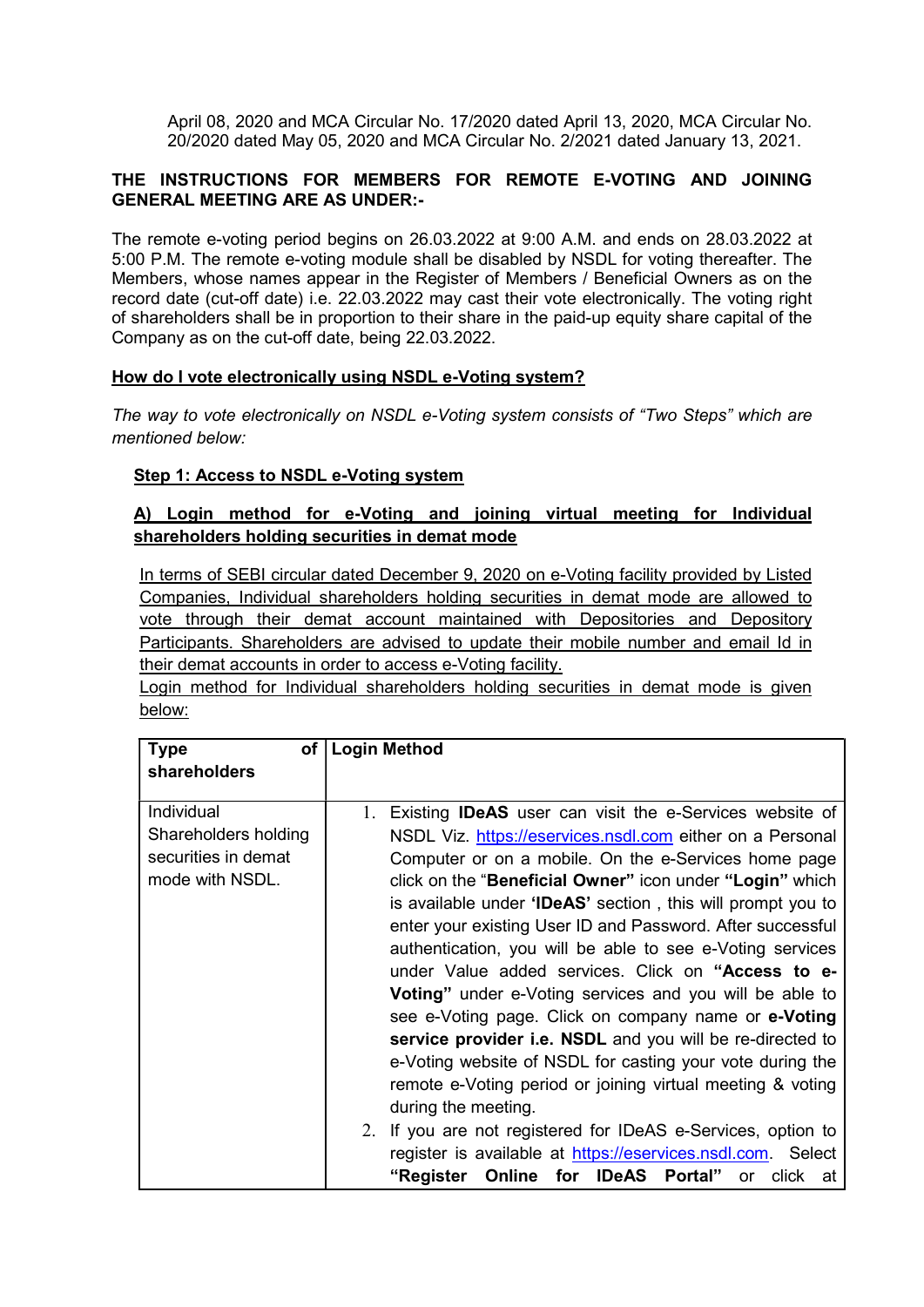|                                                                             |    | https://eservices.nsdl.com/SecureWeb/IdeasDirectReg.jsp<br>3. Visit the e-Voting website of NSDL. Open web browser by<br>typing the following URL: https://www.evoting.nsdl.com/<br>either on a Personal Computer or on a mobile. Once the<br>home page of e-Voting system is launched, click on the<br>which<br>available<br>under<br>"Login"<br>is<br>icon<br>'Shareholder/Member' section. A new screen will open.<br>You will have to enter your User ID (i.e. your sixteen digit<br>demat account number hold with NSDL), Password/OTP<br>and a Verification Code as shown on the screen. After<br>successful authentication, you will be redirected to NSDL<br>Depository site wherein you can see e-Voting page. Click<br>on company name or e-Voting service provider i.e.<br><b>NSDL</b> and you will be redirected to e-Voting website of<br>NSDL for casting your vote during the remote e-Voting<br>period or joining virtual meeting & voting during the<br>meeting.<br>4. Shareholders/Members can also download NSDL Mobile<br>App "NSDL Speede" facility by scanning the QR code<br>mentioned below for seamless voting experience.<br><b>NSDL Mobile App is available on</b><br>App Store > Google Play |  |
|-----------------------------------------------------------------------------|----|--------------------------------------------------------------------------------------------------------------------------------------------------------------------------------------------------------------------------------------------------------------------------------------------------------------------------------------------------------------------------------------------------------------------------------------------------------------------------------------------------------------------------------------------------------------------------------------------------------------------------------------------------------------------------------------------------------------------------------------------------------------------------------------------------------------------------------------------------------------------------------------------------------------------------------------------------------------------------------------------------------------------------------------------------------------------------------------------------------------------------------------------------------------------------------------------------------------------------|--|
| Individual<br>Shareholders holding<br>securities in demat<br>mode with CDSL | 1) | Existing users who have opted for Easi / Easiest, they can<br>login through their user id and password. Option will be<br>made available to reach e-Voting page without any further<br>authentication. The URL for users to login to Easi / Easiest<br>https://web.cdslindia.com/myeasi/home/login<br>are<br>or<br>www.cdslindia.com and click on New System Myeasi.<br>2) After successful login of Easi/Easiest the user will be also<br>able to see the E Voting Menu. The Menu will have links of<br>e-Voting service provider i.e. NSDL. Click on NSDL to<br>cast your vote.                                                                                                                                                                                                                                                                                                                                                                                                                                                                                                                                                                                                                                        |  |
|                                                                             |    |                                                                                                                                                                                                                                                                                                                                                                                                                                                                                                                                                                                                                                                                                                                                                                                                                                                                                                                                                                                                                                                                                                                                                                                                                          |  |
|                                                                             | 3) | If the user is not registered for Easi/Easiest, option to<br>register is available at<br>https://web.cdslindia.com/myeasi/Registration/EasiRegistr<br>ation                                                                                                                                                                                                                                                                                                                                                                                                                                                                                                                                                                                                                                                                                                                                                                                                                                                                                                                                                                                                                                                              |  |
|                                                                             |    | 4) Alternatively, the user can directly access e-Voting page<br>by providing demat Account Number and PAN No. from a                                                                                                                                                                                                                                                                                                                                                                                                                                                                                                                                                                                                                                                                                                                                                                                                                                                                                                                                                                                                                                                                                                     |  |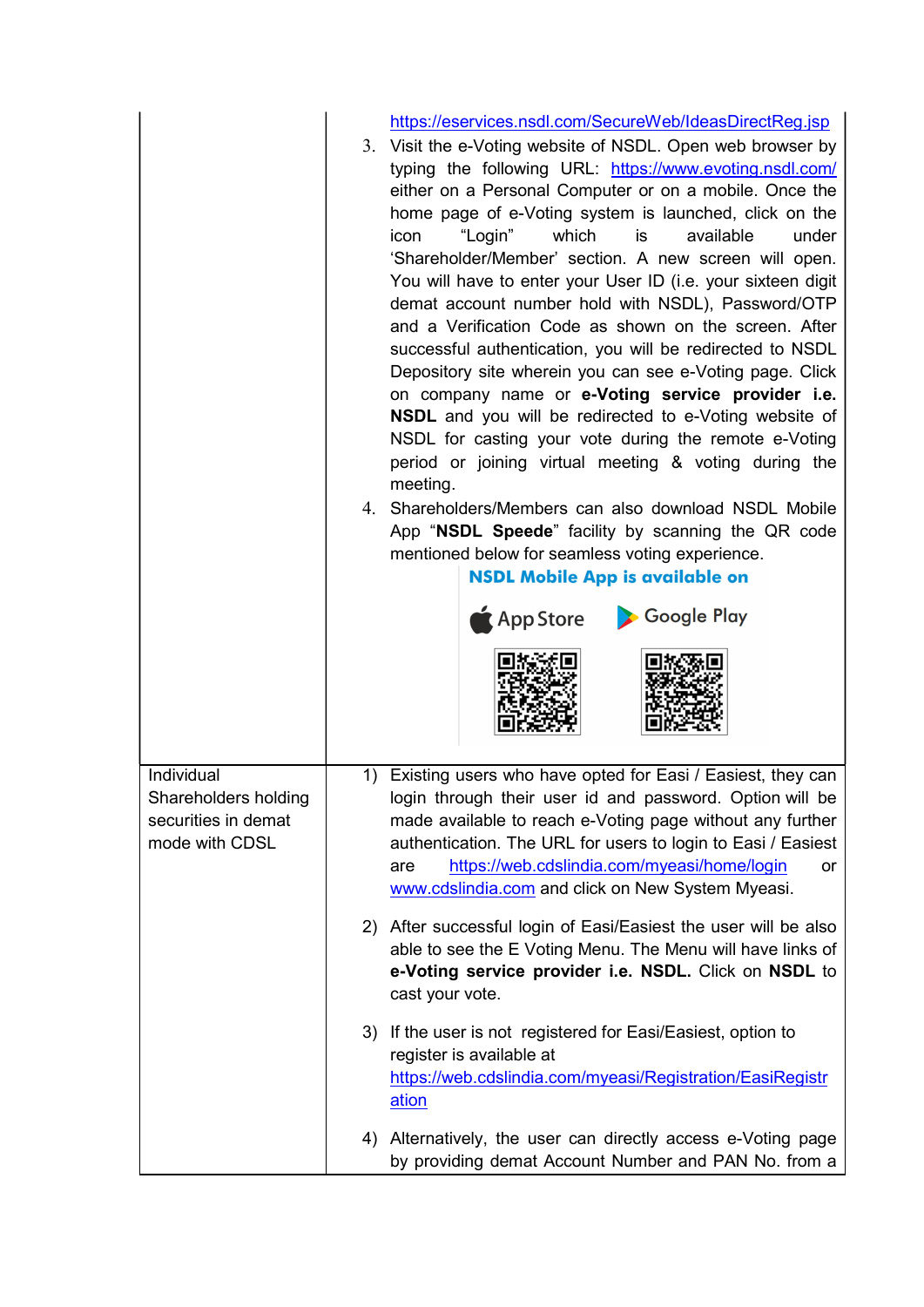|                                                                                                                              | link in www.cdslindia.com home page. The system will<br>authenticate the user by sending OTP on registered Mobile<br>& Email as recorded in the demat Account. After<br>successful authentication, user will be provided links for<br>the respective ESP i.e. <b>NSDL</b> where the e-Voting is in<br>progress.                                                                                                                                                                                                                                                                                                                         |
|------------------------------------------------------------------------------------------------------------------------------|-----------------------------------------------------------------------------------------------------------------------------------------------------------------------------------------------------------------------------------------------------------------------------------------------------------------------------------------------------------------------------------------------------------------------------------------------------------------------------------------------------------------------------------------------------------------------------------------------------------------------------------------|
| <b>Individual</b><br>Shareholders (holding<br>securities in demat<br>mode) login through<br>their depository<br>participants | You can also login using the login credentials of your demat<br>account through your Depository Participant registered with<br>NSDL/CDSL for e-Voting facility, upon logging in, you will be able<br>to see e-Voting option. Click on e-Voting option, you will be<br>redirected to NSDL/CDSL Depository site after successful<br>authentication, wherein you can see e-Voting feature. Click on<br>company name or e-Voting service provider i.e. NSDL and you will<br>be redirected to e-Voting website of NSDL for casting your vote<br>during the remote e-Voting period or joining virtual meeting &<br>voting during the meeting. |

Important note: Members who are unable to retrieve User ID/ Password are advised to use Forget User ID and Forget Password option available at abovementioned website.

Helpdesk for Individual Shareholders holding securities in demat mode for any technical issues related to login through Depository i.e. NSDL and CDSL.

| Login type                                                                      | <b>Helpdesk details</b>                                                                                                                                                              |  |  |
|---------------------------------------------------------------------------------|--------------------------------------------------------------------------------------------------------------------------------------------------------------------------------------|--|--|
| Individual Shareholders holding<br>securities in demat mode with<br><b>NSDL</b> | Members facing any technical issue in login can<br>contact NSDL helpdesk by sending a request at<br>evoting@nsdl.co.in or call at toll free no.: 1800 1020<br>990 and 1800 22 44 30  |  |  |
| Individual Shareholders holding<br>securities in demat mode with<br><b>CDSL</b> | Members facing any technical issue in login can<br>contact CDSL helpdesk by sending a request at<br>helpdesk.evoting@cdslindia.com or contact at 022-<br>23058738 or 022-23058542-43 |  |  |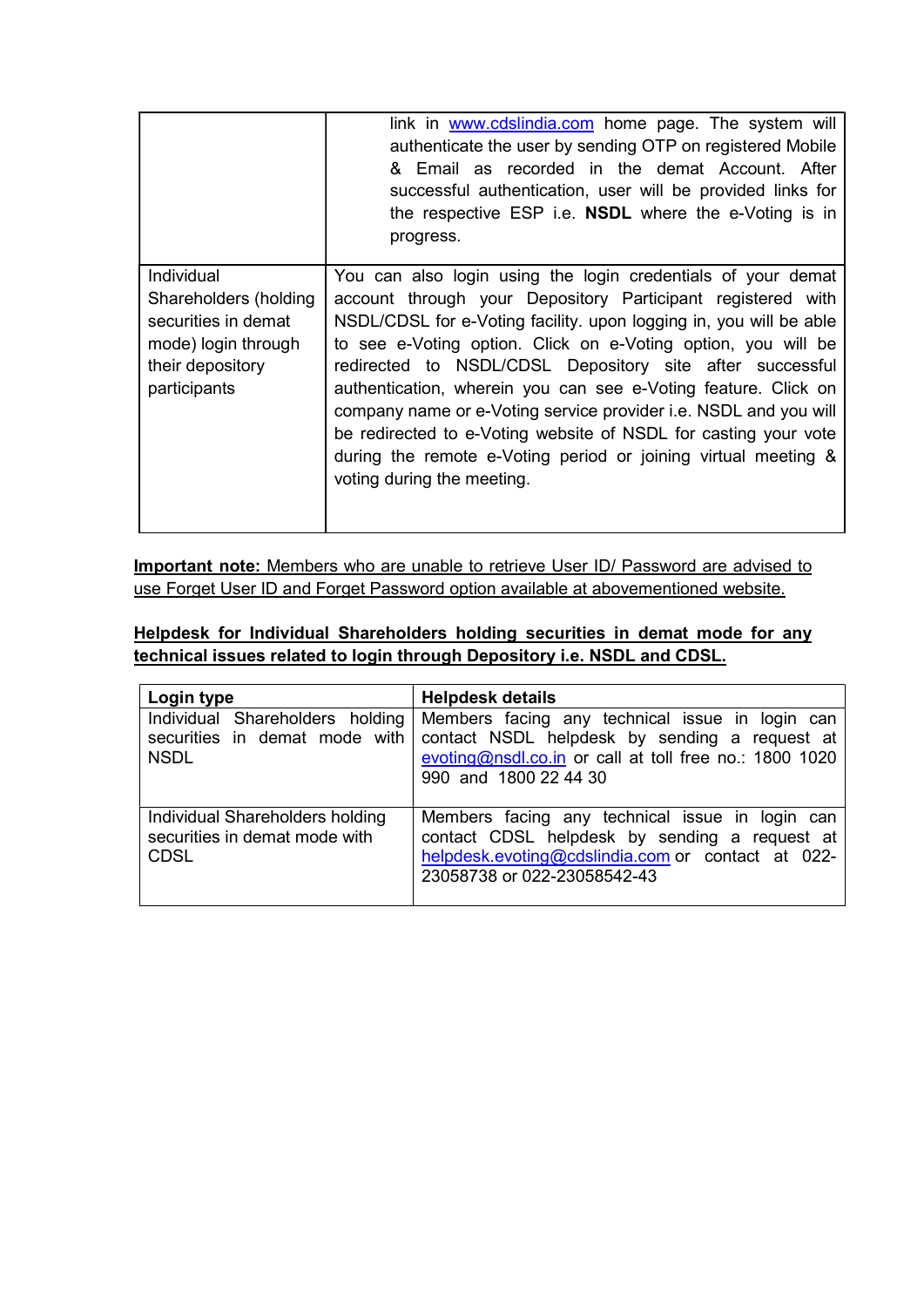B) Login Method for e-Voting and joining virtual meeting for shareholders other than Individual shareholders holding securities in demat mode and shareholders holding securities in physical mode.

## How to Log-in to NSDL e-Voting website?

- 1. Visit the e-Voting website of NSDL. Open web browser by typing the following URL: https://www.evoting.nsdl.com/ either on a Personal Computer or on a mobile.
- 2. Once the home page of e-Voting system is launched, click on the icon "Login" which is available under 'Shareholder/Member' section.
- 3. A new screen will open. You will have to enter your User ID, your Password/OTP and a Verification Code as shown on the screen. Alternatively, if you are registered for NSDL eservices i.e. IDEAS, you can log-in at https://eservices.nsdl.com/ with your existing IDEAS login. Once you log-in to NSDL eservices after using your log-in credentials, click on e-Voting and you can proceed to Step 2 i.e. Cast your vote electronically.
	- Manner of holding shares i.e. Demat Your User ID is: (NSDL or CDSL) or Physical a) For Members who hold shares in demat account with NSDL. 8 Character DP ID followed by 8 Digit Client ID For example if your DP ID is IN300\*\*\* and Client ID is 12\*\*\*\*\*\* then your user ID is IN300\*\*\*12\*\*\*\*\*\*. b) For Members who hold shares in demat account with CDSL. 16 Digit Beneficiary ID For example if your Beneficiary ID is 12\*\*\*\*\*\*\*\*\*\*\*\*\*\* then your user ID is 12\*\*\*\*\*\*\*\*\*\*\*\*\*\* c) For Members holding shares in Physical Form. EVEN Number followed by Folio Number registered with the company For example if folio number is 001\*\*\* and EVEN is 101456 then user ID is 101456001\*\*\*
- 4. Your User ID details are given below :

- 5. Password details for shareholders other than Individual shareholders are given below:
	- a) If you are already registered for e-Voting, then you can user your existing password to login and cast your vote.
	- b) If you are using NSDL e-Voting system for the first time, you will need to retrieve the 'initial password' which was communicated to you. Once you retrieve your 'initial password', you need to enter the 'initial password' and the system will force you to change your password.
	- c) How to retrieve your 'initial password'?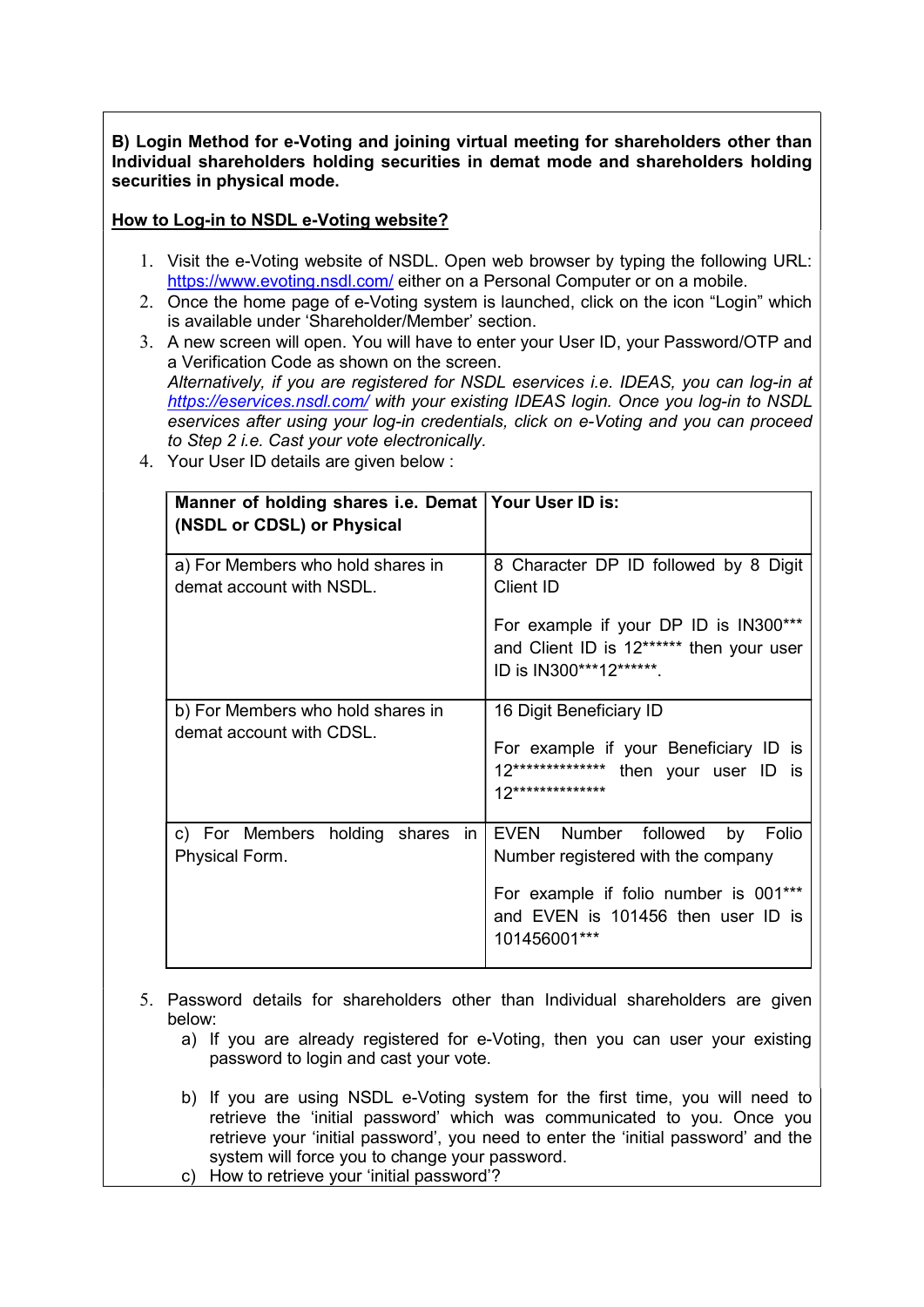- (i) If your email ID is registered in your demat account or with the company, your 'initial password' is communicated to you on your email ID. Trace the email sent to you from NSDL from your mailbox. Open the email and open the attachment i.e. a .pdf file. Open the .pdf file. The password to open the .pdf file is your 8 digit client ID for NSDL account, last 8 digits of client ID for CDSL account or folio number for shares held in physical form. The .pdf file contains your 'User ID' and your 'initial password'.
	- (ii) If your email ID is not registered, please follow steps mentioned below in process for those shareholders whose email ids are not registered.
- 6. If you are unable to retrieve or have not received the " Initial password" or have forgotten your password:
	- a) Click on "Forgot User Details/Password?"(If you are holding shares in your demat account with NSDL or CDSL) option available on www.evoting.nsdl.com.
	- b) Physical User Reset Password?" (If you are holding shares in physical mode) option available on www.evoting.nsdl.com.
	- c) If you are still unable to get the password by aforesaid two options, you can send a request at evoting@nsdl.co.in mentioning your demat account number/folio number, your PAN, your name and your registered address etc.
	- d) Members can also use the OTP (One Time Password) based login for casting the votes on the e-Voting system of NSDL.
- 7. After entering your password, tick on Agree to "Terms and Conditions" by selecting on the check box.
- 8. Now, you will have to click on "Login" button.
- 9. After you click on the "Login" button, Home page of e-Voting will open.

# Step 2: Cast your vote electronically and join General Meeting on NSDL e-Voting system.

## How to cast your vote electronically and join General Meeting on NSDL e-Voting system?

- 1. After successful login at Step 1, you will be able to see all the companies "EVEN" in which you are holding shares and whose voting cycle and General Meeting is in active status.
- 2. Select "EVEN" of company for which you wish to cast your vote during the remote e-Voting period and casting your vote during the General Meeting. For joining virtual meeting, you need to click on "VC/OAVM" link placed under "Join General Meeting".
- 3. Now you are ready for e-Voting as the Voting page opens.
- 4. Cast your vote by selecting appropriate options i.e. assent or dissent, verify/modify the number of shares for which you wish to cast your vote and click on "Submit" and also "Confirm" when prompted.
- 5. Upon confirmation, the message "Vote cast successfully" will be displayed.
- 6. You can also take the printout of the votes cast by you by clicking on the print option on the confirmation page.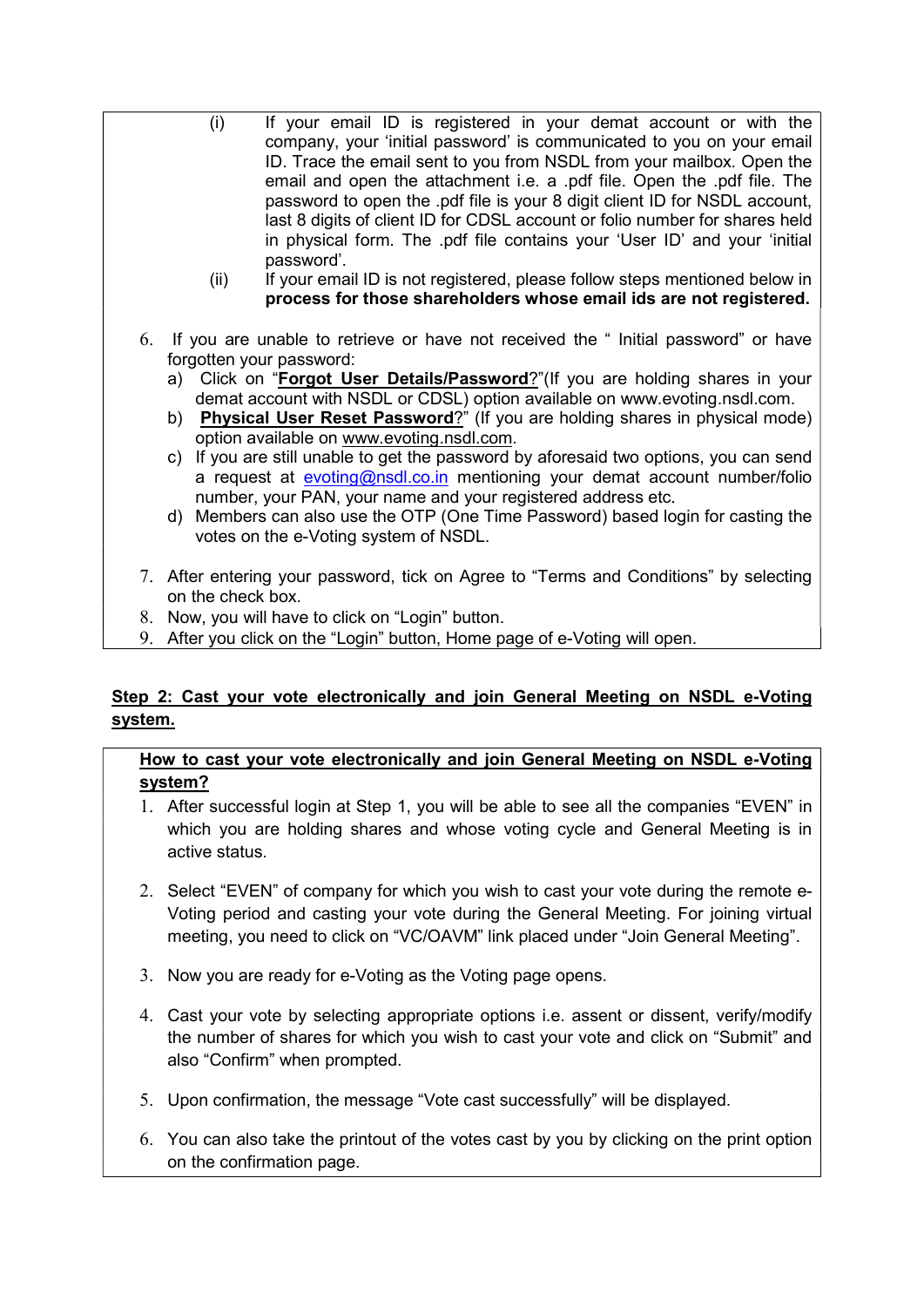7. Once you confirm your vote on the resolution, you will not be allowed to modify your vote.

### General Guidelines for shareholders

- 1. Institutional shareholders (i.e. other than individuals, HUF, NRI etc.) are required to send scanned copy (PDF/JPG Format) of the relevant Board Resolution/ Authority letter etc. with attested specimen signature of the duly authorized signatory(ies) who are authorized to vote, to the Scrutinizer by e-mail to viveksurana24@gmail.com with a copy marked to evoting@nsdl.co.in.
- 2. It is strongly recommended not to share your password with any other person and take utmost care to keep your password confidential. Login to the e-voting website will be disabled upon five unsuccessful attempts to key in the correct password. In such an event, you will need to go through the "Forgot User Details/Password?" or "Physical User Reset Password?" option available on www.evoting.nsdl.com to reset the password.
- 3. In case of any queries, you may refer the Frequently Asked Questions (FAQs) for Shareholders and e-voting user manual for Shareholders available at the download section of www.evoting.nsdl.com or call on toll free no.: 1800 1020 990 and 1800 22 44 30 or send a request to Mr. Swapneel Puppala at evoting@nsdl.co.in

Process for those shareholders whose email ids are not registered with the depositories for procuring user id and password and registration of e mail ids for e-voting for the resolutions set out in this notice:

- 1. In case shares are held in physical mode please provide Folio No., Name of shareholder, scanned copy of the share certificate (front and back), PAN (self attested scanned copy of PAN card), AADHAR (self attested scanned copy of Aadhar Card) by email to cs@decipherlabs.in
- 2. In case shares are held in demat mode, please provide DPID-CLID (16 digit DPID + CLID or 16 digit beneficiary ID), Name, client master or copy of Consolidated Account statement, PAN (self attested scanned copy of PAN card), AADHAR (self attested scanned copy of Aadhar Card) to cs@decipherlabs.in If you are an Individual shareholders holding securities in demat mode, you are requested to refer to the login method explained at step 1  $(A)$  i.e. Login method for e-Voting and joining virtual meeting for Individual shareholders holding securities in demat mode.
- 3. Alternatively shareholder/members may send a request to evoting@nsdl.co.in for procuring user id and password for e-voting by providing above mentioned documents.
- 4. In terms of SEBI circular dated December 9, 2020 on e-Voting facility provided by Listed Companies, Individual shareholders holding securities in demat mode are allowed to vote through their demat account maintained with Depositories and Depository Participants. Shareholders are required to update their mobile number and email ID correctly in their demat account in order to access e-Voting facility.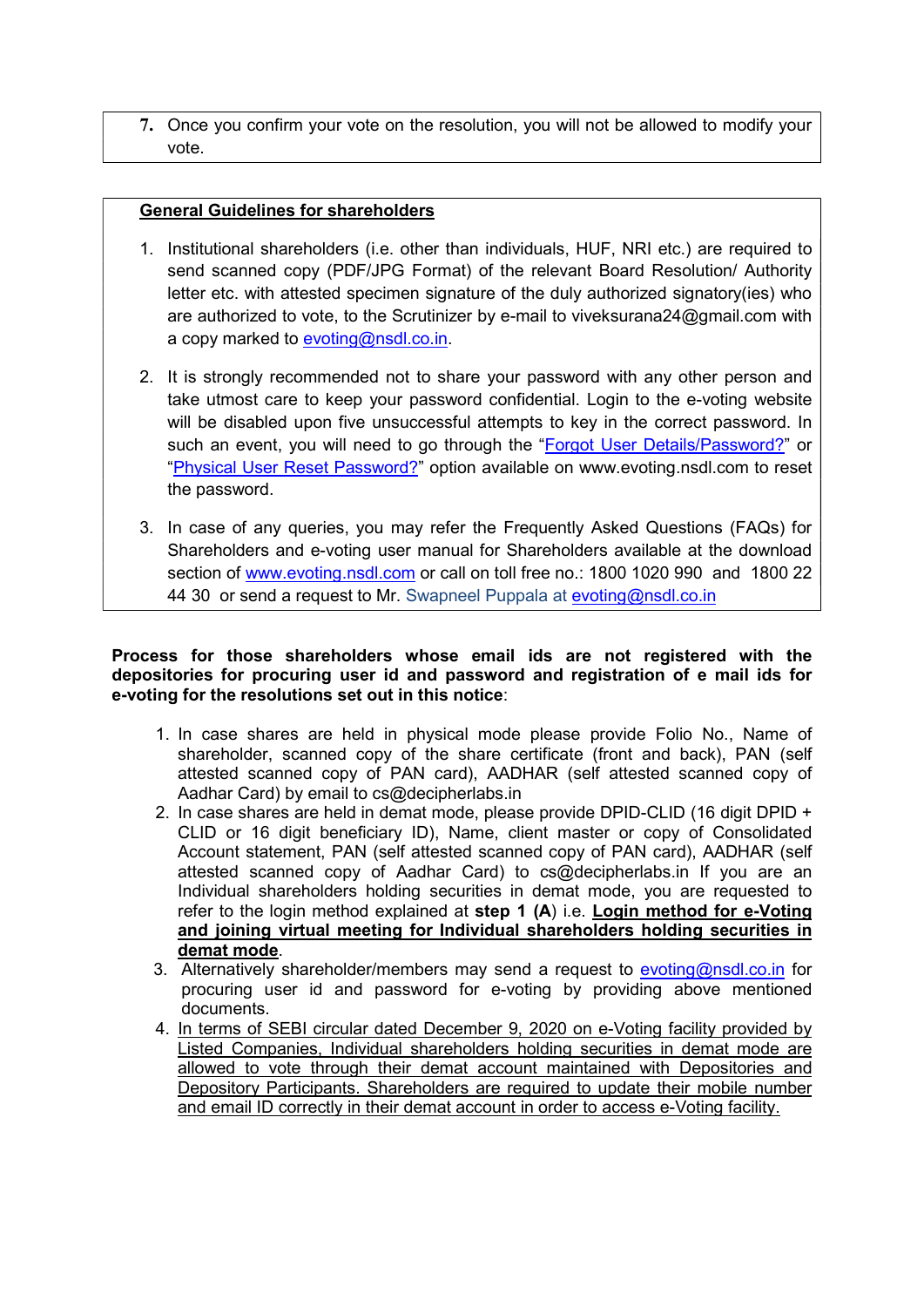## THE INSTRUCTIONS FOR MEMBERS FOR e-VOTING ON THE DAY OF THE EGM ARE AS UNDER:-

- 1. The procedure for e-Voting on the day of the EGM is same as the instructions mentioned above for remote e-voting.
- 2. Only those Members/ shareholders, who will be present in the EGM through VC/OAVM facility and have not casted their vote on the Resolutions through remote e-Voting and are otherwise not barred from doing so, shall be eligible to vote through e-Voting system in the EGM.
- 3. Members who have voted through Remote e-Voting will be eligible to attend the EGM. However, they will not be eligible to vote at the EGM.
- 4. The details of the person who may be contacted for any grievances connected with the facility for e-Voting on the day of the EGM shall be the same person mentioned for Remote e-voting.

### INSTRUCTIONS FOR MEMBERS FOR ATTENDING THE EGM THROUGH VC/OAVM ARE AS UNDER:

- 1. Member will be provided with a facility to attend the EGM through VC/OAVM through the NSDL e-Voting system. Members may access by following the steps mentioned above for Access to NSDL e-Voting system. After successful login, you can see link of "VC/OAVM link" placed under "Join General meeting" menu against company name. You are requested to click on VC/OAVM link placed under Join General Meeting menu. The link for VC/OAVM will be available in Shareholder/Member login where the EVEN of Company will be displayed. Please note that the members who do not have the User ID and Password for e-Voting or have forgotten the User ID and Password may retrieve the same by following the remote e-Voting instructions mentioned in the notice to avoid last minute rush.
- 2. Members are encouraged to join the Meeting through Laptops for better experience.
- 3. Further Members will be required to allow Camera and use Internet with a good speed to avoid any disturbance during the meeting.
- 4. Please note that Participants Connecting from Mobile Devices or Tablets or through Laptop connecting via Mobile Hotspot may experience Audio/Video loss due to Fluctuation in their respective network. It is therefore recommended to use Stable Wi-Fi or LAN Connection to mitigate any kind of aforesaid glitches.
- 5. Shareholders who would like to express their views/have questions may send their questions in advance mentioning their name demat account number/folio number, email id, mobile number at cs@decipherlabs.in. The same will be replied by the company suitably.
- 6. Those shareholders who have registered themselves as a speaker at least 5 days in advance before the date of EGM will only be allowed to express their views/ask questions during the meeting.
- 7. Only those shareholders, who are present in the EGM through VC/OAVM facility and have not casted their vote on the Resolutions through remote e-Voting and are otherwise not barred from doing so, shall be eligible to vote through e-Voting system available during the EGM.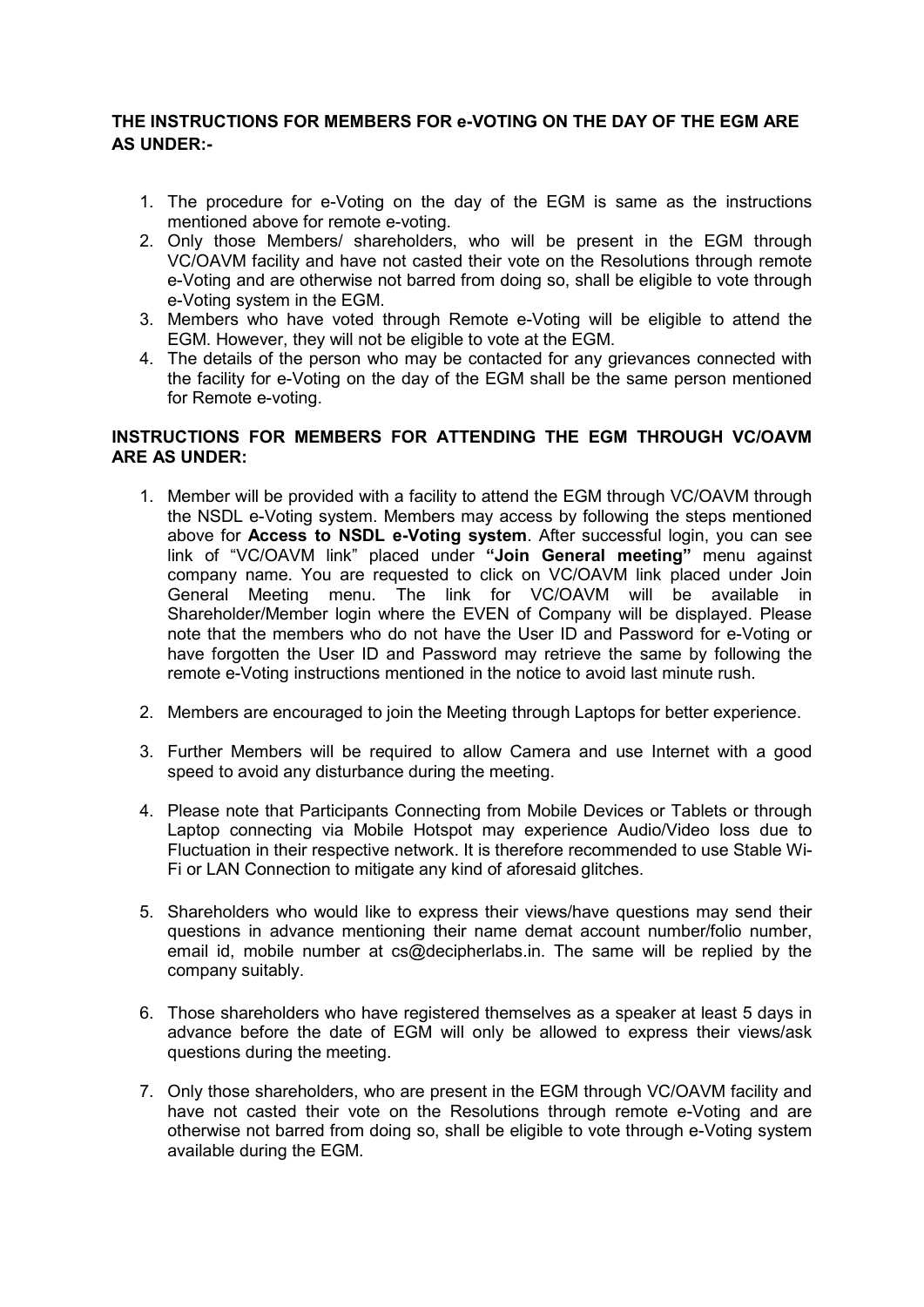- 8. If any Votes are cast by the shareholders through the e-voting available during the EGM and if the same shareholders have not participated in the meeting through VC/OAVM facility, then the votes cast by such shareholders shall be considered invalid as the facility of e-voting during the meeting is available only to the shareholders attending the meeting.
- 9. Mr. Vivek Surana, Practicing Company Secretary has been appointed as the Scrutinizer to scrutinize the e-voting process. The Scrutinizer shall, immediately after the conclusion of voting at the EGM, first count the votes cast during the EGM, thereafter unblock the votes cast through remote e-voting and make, not later than 48 hours of conclusion of the EGM, a consolidated Scrutinizer's Report of the total votes cast in favour or against, if any, to the Chairman or a person authorised by him in writing, who shall countersign the same.

For and on behalf of Board of Directors For Decipher Labs Limited

Place: Hyderabad Date: 07.03.2022

> Sd/- Sushant Mohanlal **Director** (DIN: 01227151)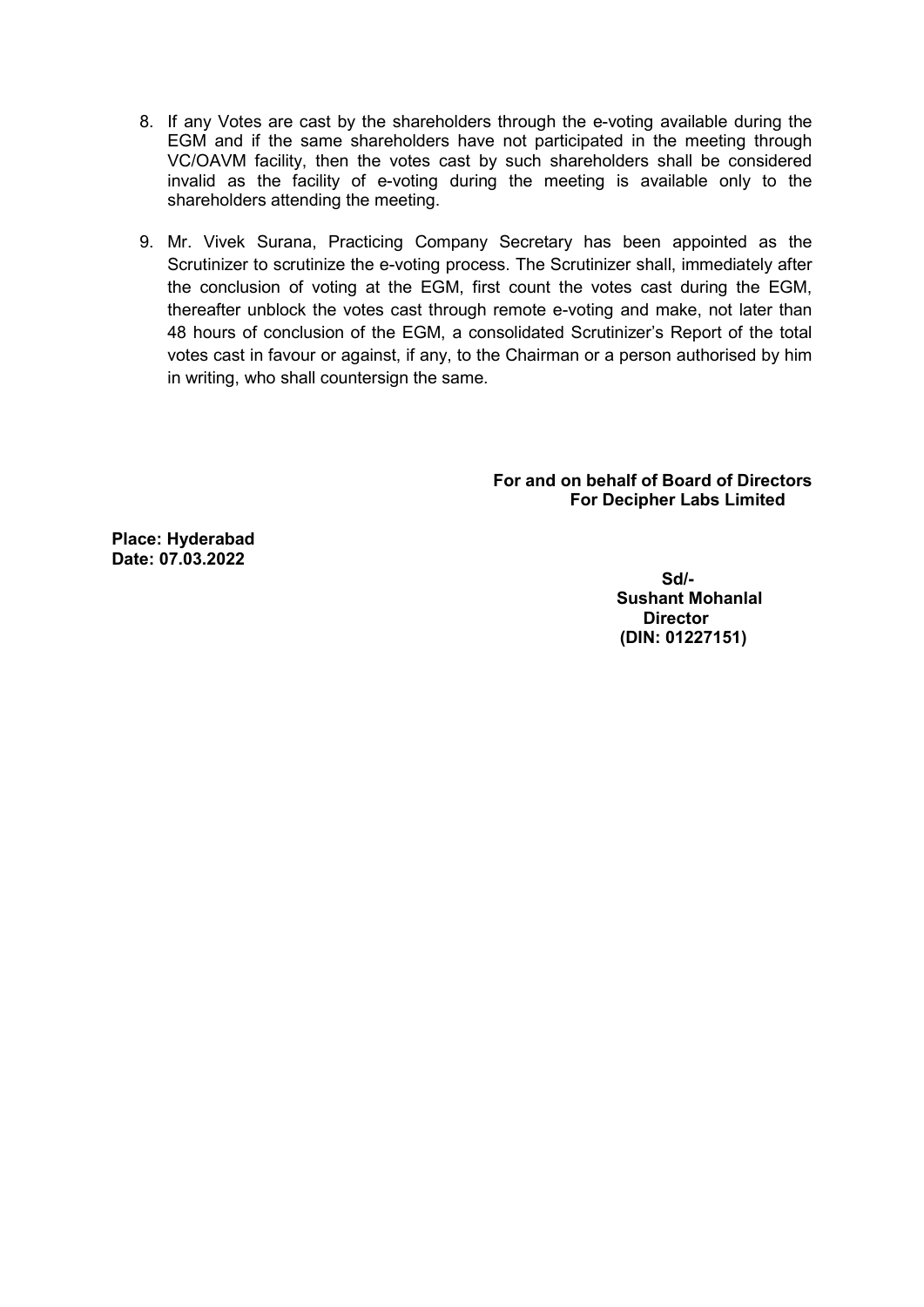## EXPLANATORY STATEMENT PURSUANT TO PROVISIONS OF SEC.102(1) OF THE COMPANIES ACT, 2013

### ITEM NO. 1

M/s ICP Solutions Private Limited is a multi-process IT outsourcing company delivering a full range of IT services to several clients. It provides support for Accounting, Immigration, Visa processing, Recruitment, Bidding & Marketing with clients across the United States of America.

The Company is exploring further business opportunities and expansion of business. In this regard, the Company requires funds for working capital as well as funds towards capex. The Board of ICP Solutions Private Limited has made a request to the Company for allowing it to raise funds from the promoters of Decipher Labs Limited and others to meet its future requirements in terms of working capital as well as capex which in turn would help the subsidiary to build its business independently including exploring the listing opportunities so as to attract the required investments.

Pursuant to the Regulation 24 of Securities and Exchange Board of India (Listing Obligations and Disclosures Requirements) Regulations, 2015, to cease the exercise of control in Subsidiary Company requires the prior approval of the shareholders by way of a special resolution. The Company in its Board meeting held on 07.03.2022 considered and approved the proposal from the subsidiary for getting investments from the promoters of Decipher Labs Limited and the others. Having considered the fund requirement of ICP Solutions Private Limited to meet its business growth and expansion plans, the Board has accorded its approval for the same. As a result of the further investment in the subsidiary as said above, the shareholding of the parent company i.e., Decipher Labs Limited in the subsidiary company will fall below 51%, resulting in ceasing of control over the subsidiary.

Your Directors propose the said resolution under section 180(1)(a) of the Companies Act, 2013 for the approval of the shareholders.

Except Mr. A. Janakiram, Wholetime Director and Mr. Sushant Mohanlal, Director and their relatives, none of the Directors or KMP or their relatives are related or concerned or interested, financially or otherwise in the resolution.

### **ITEM NO. 2**

The transaction as mentioned in the Resolution 2 of the Notice, the proposed investment by the promoters of Decipher Labs Limited and others in ICP Solutions Private Limited, wholly owned subsidiary would tantamount to related party transactions and accordingly require approval of the Members.

Further, pursuant to provisions of Regulation 23 of the Securities and Exchange Board of India (Listing Obligations & Disclosure Requirements) Regulations, 2015, all Material Related Party Transactions will require approval of the members through an Ordinary Resolution.

The Audit Committee and Board recommend to the members for their approval by way of an Ordinary Resolution.